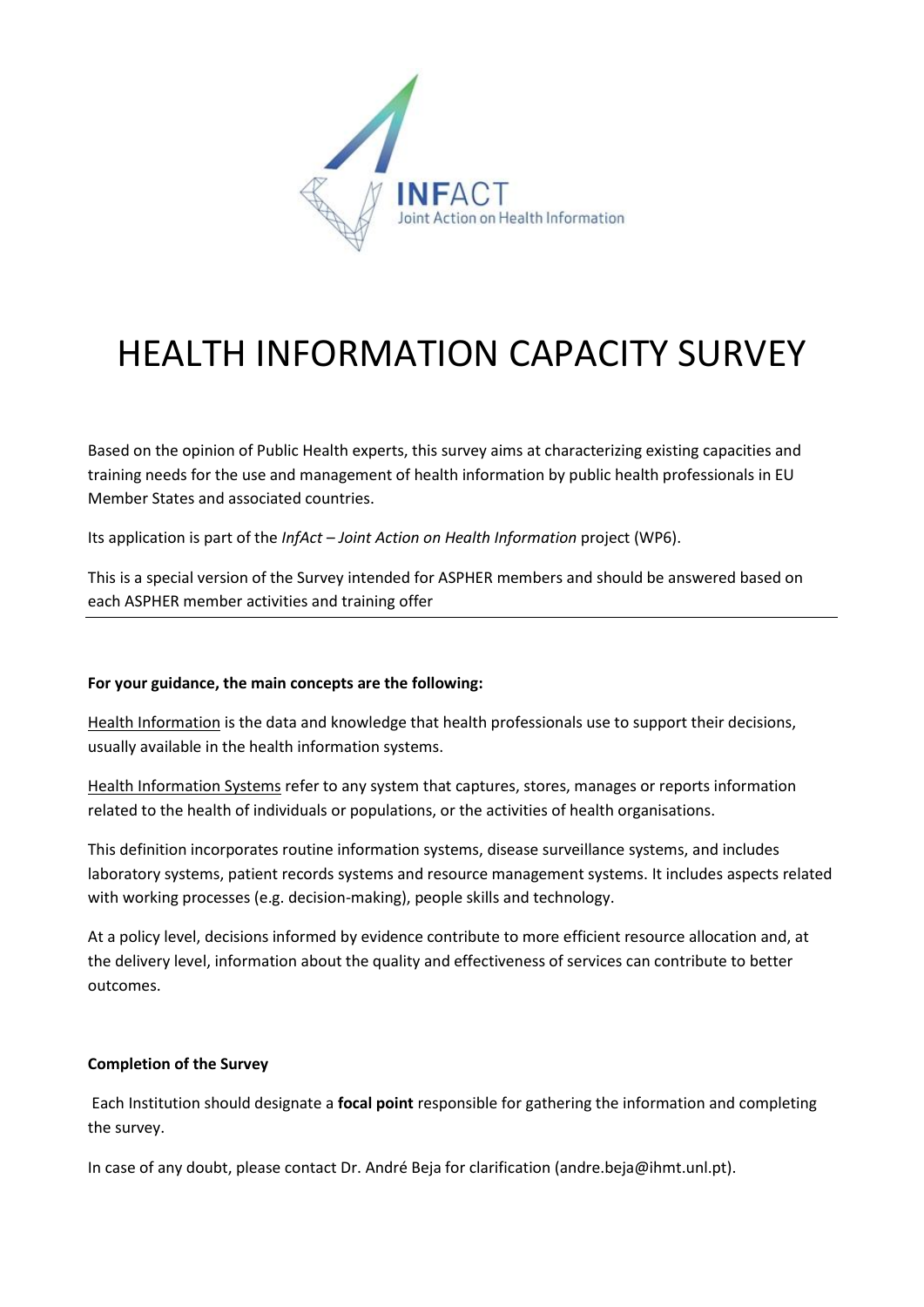In the context of participation in the infAct survey and in accordance with the General Data Protection Regulation, you are requested to pronounce about the referred processing of your personal data.

By ticking YES, I authorize the processing of my personal data, such as name, email and other information concerning my participation in the infAct Survey.

Please choose **only one** of the following:

o Yes

O No

#### *QUESTION #2*

Please provide us the following information:

| Name                      |  |
|---------------------------|--|
| Institutional affiliation |  |
| Country                   |  |
| E-mail address            |  |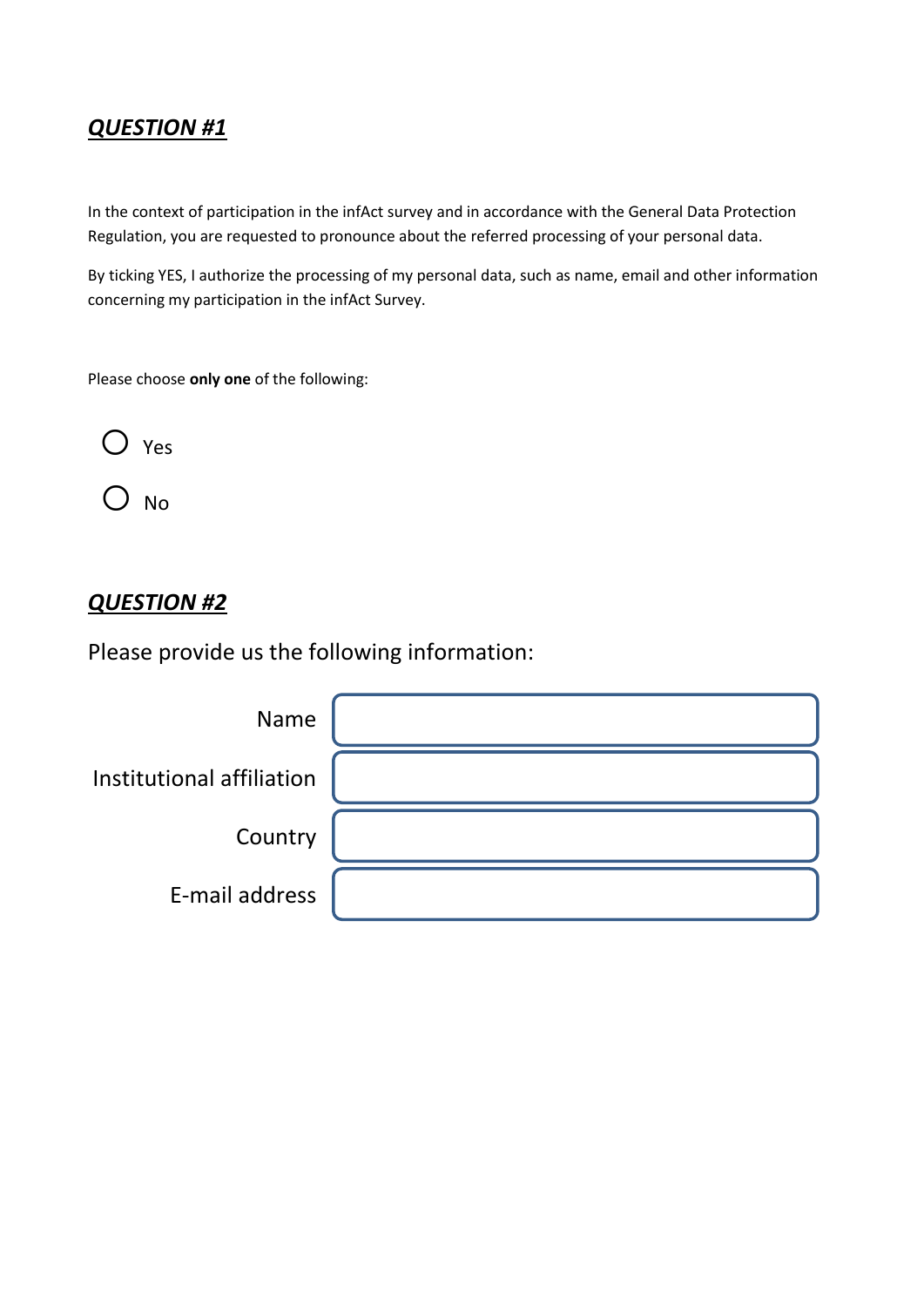Considering the context of your country, **please rank which profiles of professionals most often use** public health information systems in support of their Public Health Activities.

\* *Please address this question following the suggestions, however be free to add new ones by entering them in the text box below.*

|                                                                           | Rank from 1 to 13:<br>$#1 =$ greatest use<br>$#13 =$ lowest use |
|---------------------------------------------------------------------------|-----------------------------------------------------------------|
| Health Professionals (e.g. MD, Nurses, Psychologists, Pharmacists, Other) |                                                                 |
| <b>Economists</b>                                                         |                                                                 |
| Manager/Administrator                                                     |                                                                 |
| <b>Statistician</b>                                                       |                                                                 |
| Data analyst                                                              |                                                                 |
| <b>Public Health Researcher</b>                                           |                                                                 |
| <b>Public Health Information Specialist</b>                               |                                                                 |
| <b>ICT personnel</b>                                                      |                                                                 |
| <b>Public Health Programme Manager</b>                                    |                                                                 |
| Epidemiologist                                                            |                                                                 |
| <b>Social scientists</b>                                                  |                                                                 |
| Other - please specify:                                                   |                                                                 |

Comments for Question #3: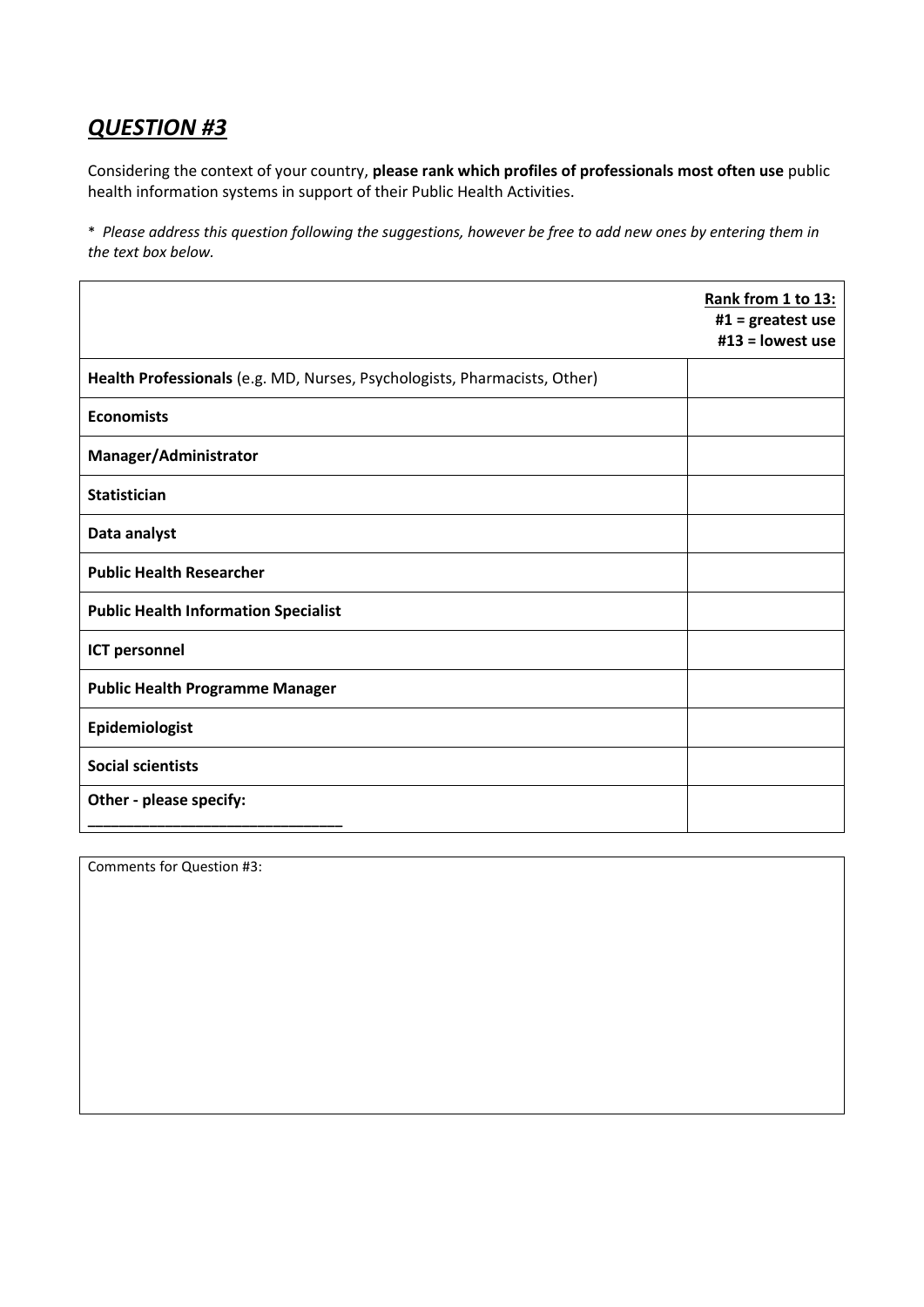Considering the context of your country and the Public HIS users identified in the question below, please **rank the greatest needs regarding knowledge and skills** for public health information.

\* *Please address this question following the suggestions, however be free to add new ones by entering them in the text box below.*

|                                                                           | Rank from 1 to 13:<br>#1 = $greatest need$<br>#13 = lowest need |
|---------------------------------------------------------------------------|-----------------------------------------------------------------|
| Health Professionals (e.g. MD, Nurses, Psychologists, Pharmacists, Other) |                                                                 |
| <b>Economists</b>                                                         |                                                                 |
| Manager/Administrator                                                     |                                                                 |
| <b>Statistician</b>                                                       |                                                                 |
| Data analyst                                                              |                                                                 |
| <b>Public Health Researcher</b>                                           |                                                                 |
| <b>Public Health Information Specialist</b>                               |                                                                 |
| <b>ICT personnel</b>                                                      |                                                                 |
| <b>Public Health Programme Manager</b>                                    |                                                                 |
| Epidemiologist                                                            |                                                                 |
| <b>Social scientists</b>                                                  |                                                                 |
| Other - please specify:                                                   |                                                                 |

Comments for Question #4: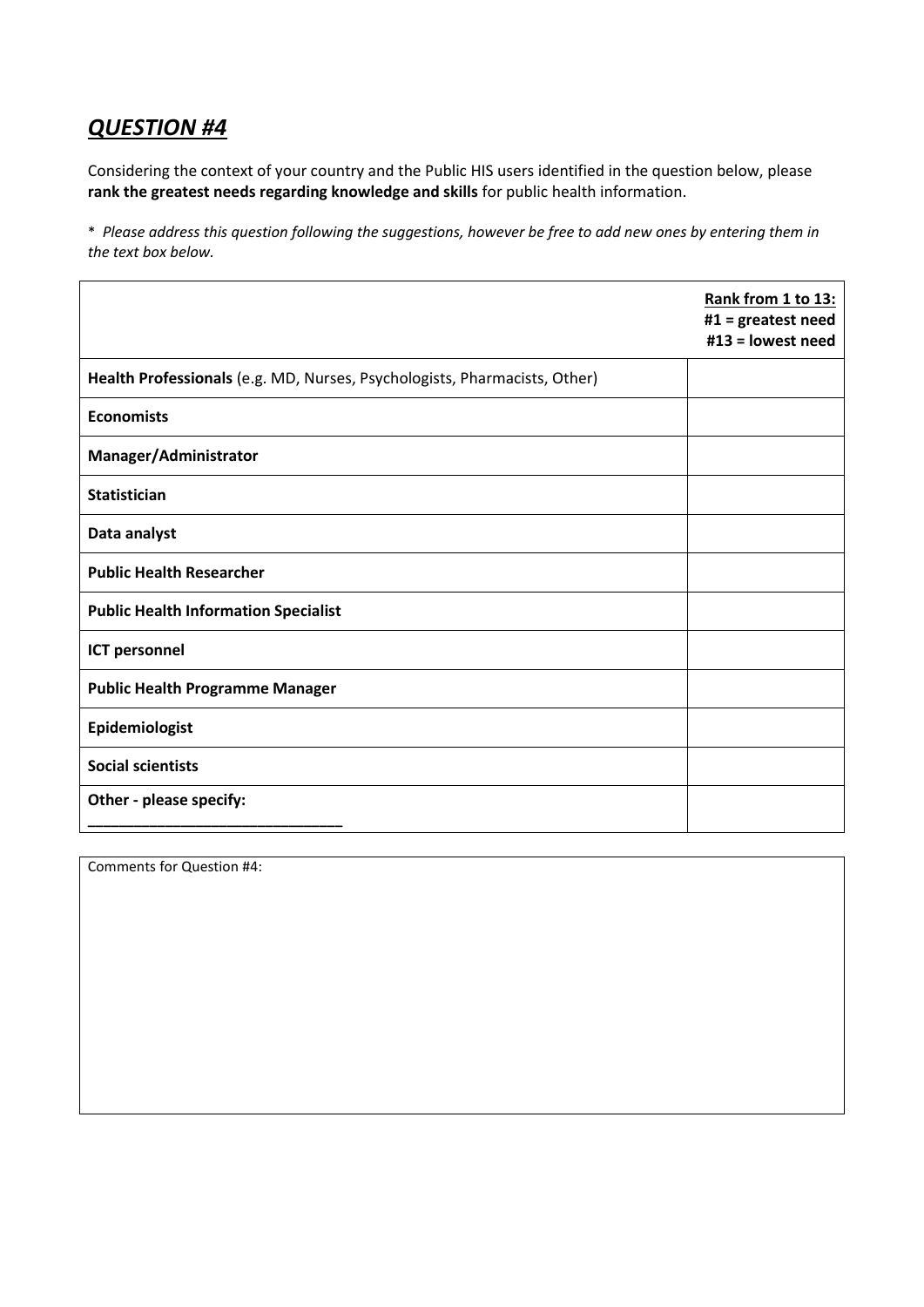Considering a **10-year development perspective** for the HIS of your country, **rank the greatest needs for developing knowledge and skills** for public health information.

\* *Please address this question following the suggestions, however be free to add new ones by entering them in the text box below.*

|                                                                           | Rank from 1 to 13:<br>#1 = greatest need<br>#13 = lowest need |
|---------------------------------------------------------------------------|---------------------------------------------------------------|
| Health Professionals (e.g. MD, Nurses, Psychologists, Pharmacists, Other) |                                                               |
| <b>Economists</b>                                                         |                                                               |
| Manager/Administrator                                                     |                                                               |
| <b>Statistician</b>                                                       |                                                               |
| Data analyst                                                              |                                                               |
| <b>Public Health Researcher</b>                                           |                                                               |
| <b>Public Health Information Specialist</b>                               |                                                               |
| <b>ICT personnel</b>                                                      |                                                               |
| <b>Public Health Programme Manager</b>                                    |                                                               |
| Epidemiologist                                                            |                                                               |
| <b>Social scientists</b>                                                  |                                                               |
| Other - please specify:                                                   |                                                               |

Comments for Question #5: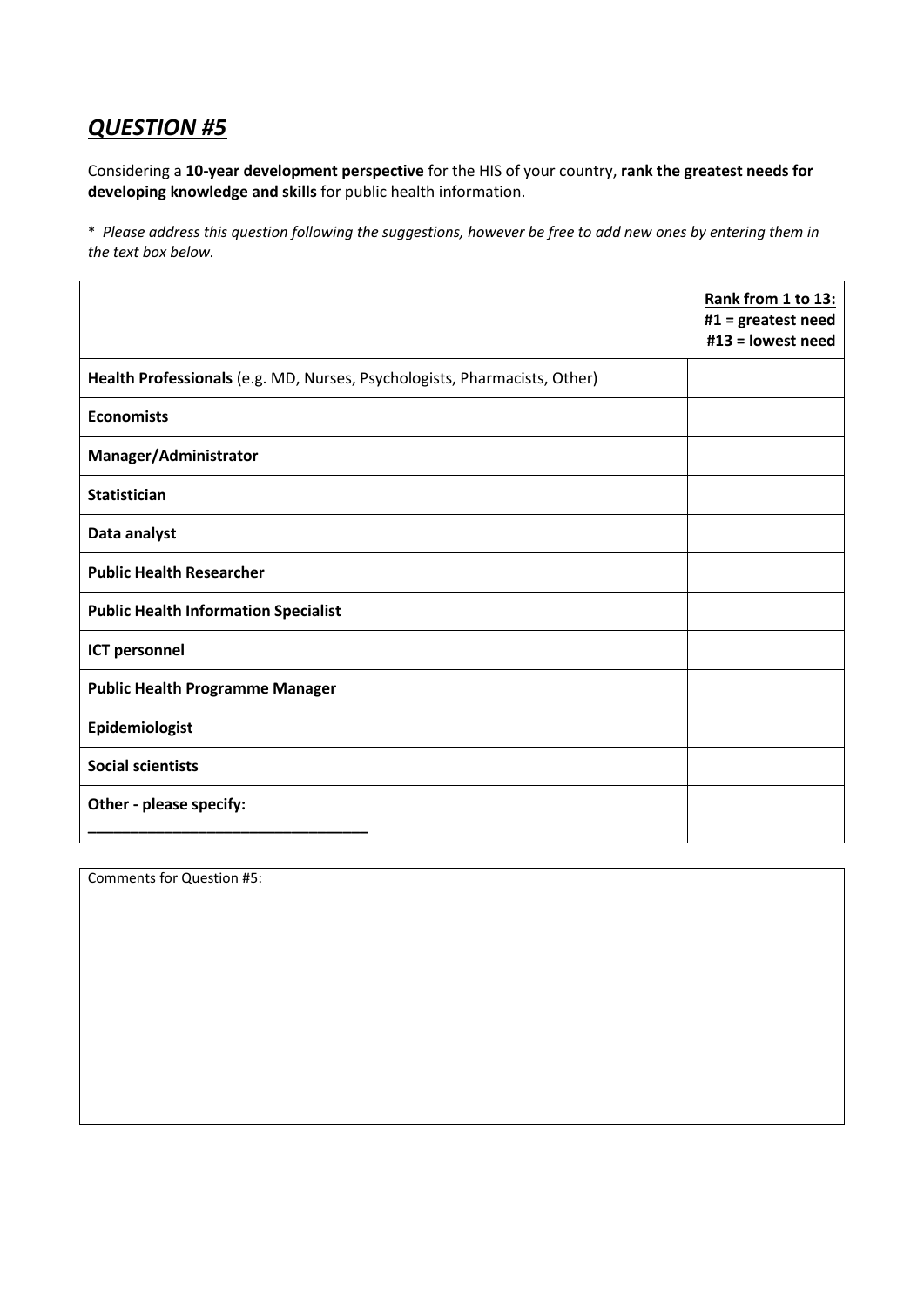Please *indicate which cadres of public health professionals mostly need further training* in health information in your country and the appropriate type of training *(may choose more than one):*

|                                             | 1-2 Days<br>Seminar /<br>Workshop | Intensive<br>course (1-2<br>weeks) | <b>E-learning</b><br>(e.g. MOOC) | <b>Mentoring</b> | Availability of<br>guidelines/<br>standardized<br>protocols /<br>programme codes | Site visits /<br>researcher exchange<br>programme | Other |
|---------------------------------------------|-----------------------------------|------------------------------------|----------------------------------|------------------|----------------------------------------------------------------------------------|---------------------------------------------------|-------|
| Economists                                  |                                   |                                    |                                  |                  |                                                                                  |                                                   |       |
| <b>Public Health Information Specialist</b> |                                   |                                    |                                  |                  |                                                                                  |                                                   |       |
| Data analyst                                |                                   |                                    |                                  |                  |                                                                                  |                                                   |       |
| Public Health Researcher                    |                                   |                                    |                                  |                  |                                                                                  |                                                   |       |
| Epidemiologist                              |                                   |                                    |                                  |                  |                                                                                  |                                                   |       |
| Public Health Programme Manager             |                                   |                                    |                                  |                  |                                                                                  |                                                   |       |
| ICT personnel                               |                                   |                                    |                                  |                  |                                                                                  |                                                   |       |
| Statistician                                |                                   |                                    |                                  |                  |                                                                                  |                                                   |       |
| Social scientists                           |                                   |                                    |                                  |                  |                                                                                  |                                                   |       |
| Manager/ Administrator                      |                                   |                                    |                                  |                  |                                                                                  |                                                   |       |
| Physician                                   |                                   |                                    |                                  |                  |                                                                                  |                                                   |       |
| Nurse                                       |                                   |                                    |                                  |                  |                                                                                  |                                                   |       |
| Other - please specify:                     |                                   |                                    |                                  |                  |                                                                                  |                                                   |       |

Comments for Question #6: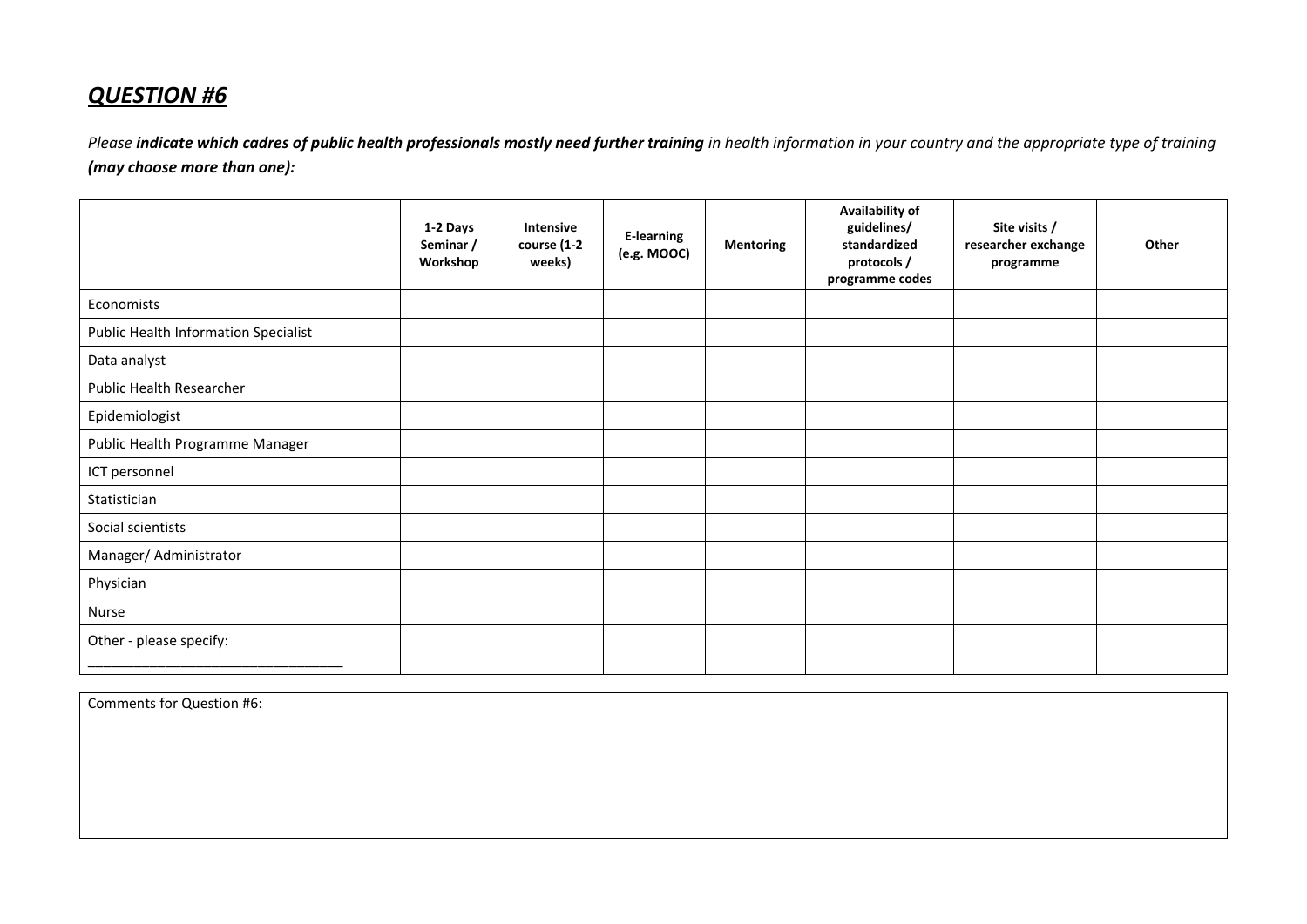Please fill out the table below regarding **Health Information-related courses available** in your institution **concerning data sources. standardized data collection tools and Epidemiological methods** (availability, access, contents).

\* *Please address this question following the suggestions, however be free to add new ones by entering them in the text box below.*

| Main topic of the course                                                                                                                 | <b>Availability/Duration</b>                               | <b>FORMAT(S)</b>                                                      |                                                                       |  |
|------------------------------------------------------------------------------------------------------------------------------------------|------------------------------------------------------------|-----------------------------------------------------------------------|-----------------------------------------------------------------------|--|
|                                                                                                                                          | Not available<br>Less than 30h<br>30h-90h<br>More than 90h | A = Seminar/workshop<br><b>B</b> = Onsite course<br>$C = E$ -learning | $D =$ Site visits<br>E = Researcher exchange programme<br>$F =$ Other |  |
| Health records (hospitalizations/ patient records)                                                                                       |                                                            |                                                                       |                                                                       |  |
| Registries (mortality or disease-specific registries,<br>such as cancer registry, diabetes registry)                                     |                                                            |                                                                       |                                                                       |  |
| Health interview surveys (surveys based only on<br>questionnaires)                                                                       |                                                            |                                                                       |                                                                       |  |
| Health examination surveys (surveys with objective<br>measurements and collection of biological samples<br>additional to questionnaires) |                                                            |                                                                       |                                                                       |  |
| Longitudinal epidemiological studies                                                                                                     |                                                            |                                                                       |                                                                       |  |
| Other - please specify:                                                                                                                  |                                                            |                                                                       |                                                                       |  |

Comments for Question #7: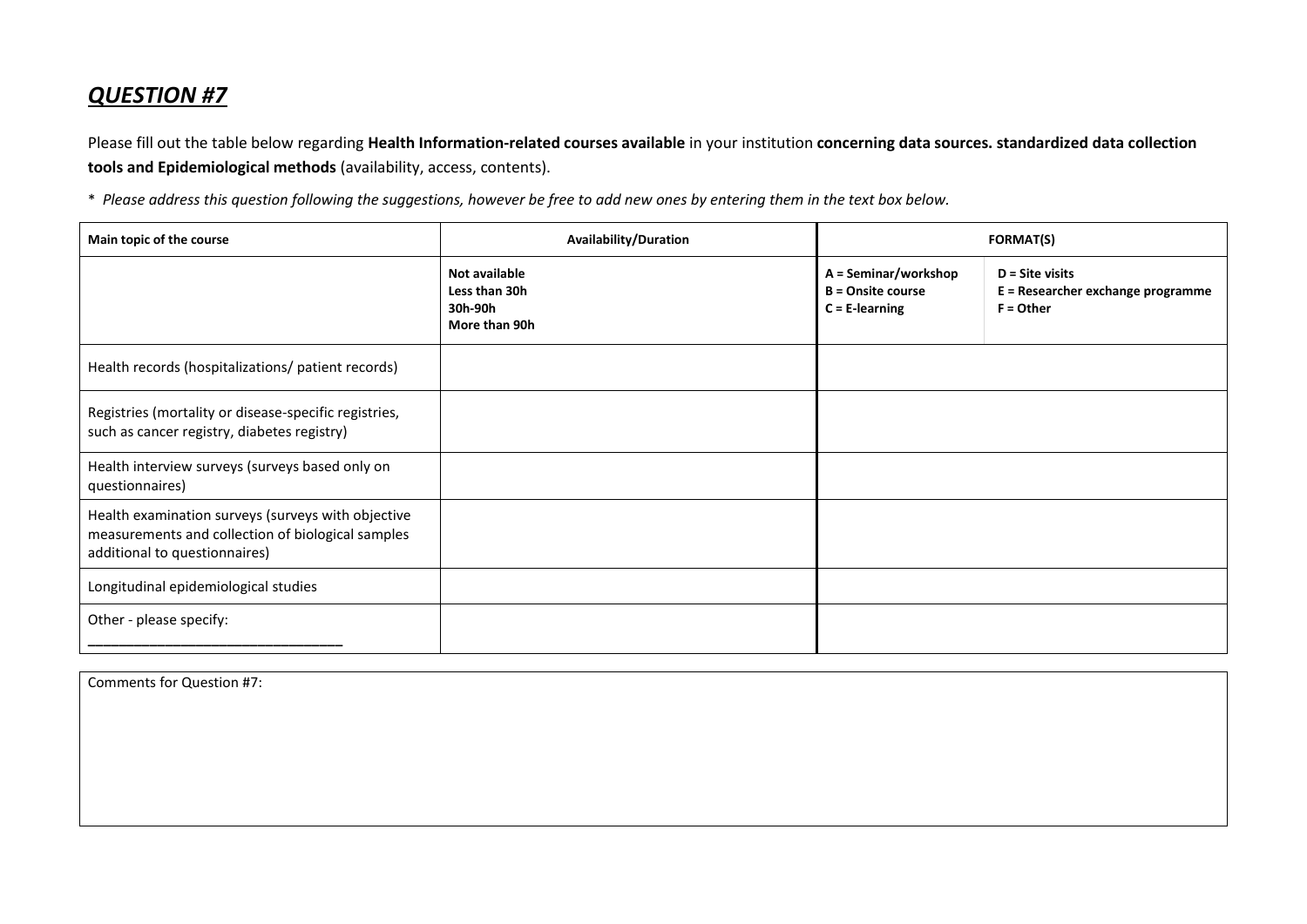Please fill out the table below regarding **Health Information-related courses available** in your Institution **concerning DATA analysis and exploitation.**

\* *Please address this question following the suggestions, however be free to add new ones by entering them in the text box below.*

| Main topic of the course                                                              | Availability/Duration                                      | <b>FORMAT(S)</b>                                                      |                                                                       |
|---------------------------------------------------------------------------------------|------------------------------------------------------------|-----------------------------------------------------------------------|-----------------------------------------------------------------------|
|                                                                                       | Not available<br>Less than 30h<br>30h-90h<br>More than 90h | A = Seminar/workshop<br><b>B</b> = Onsite course<br>$C = E$ -learning | $D =$ Site visits<br>E = Researcher exchange programme<br>$F =$ Other |
| Calculation of health statistics                                                      |                                                            |                                                                       |                                                                       |
| Projections of health outcomes/risk factors                                           |                                                            |                                                                       |                                                                       |
| Health system performance assessment (HSPA)                                           |                                                            |                                                                       |                                                                       |
| Interoperability of data sources                                                      |                                                            |                                                                       |                                                                       |
| Derivation of indicators for the European Core<br>Health Indicators (ICHI) short list |                                                            |                                                                       |                                                                       |
| Burden of disease (concept and methods - YLL,<br>YLD, DALY)                           |                                                            |                                                                       |                                                                       |
| Data Management                                                                       |                                                            |                                                                       |                                                                       |
| Foresight / Scenario Analysis                                                         |                                                            |                                                                       |                                                                       |
| Other - please specify:                                                               |                                                            |                                                                       |                                                                       |

| Comments for Question #8: |  |  |
|---------------------------|--|--|
|                           |  |  |
|                           |  |  |
|                           |  |  |
|                           |  |  |
|                           |  |  |
|                           |  |  |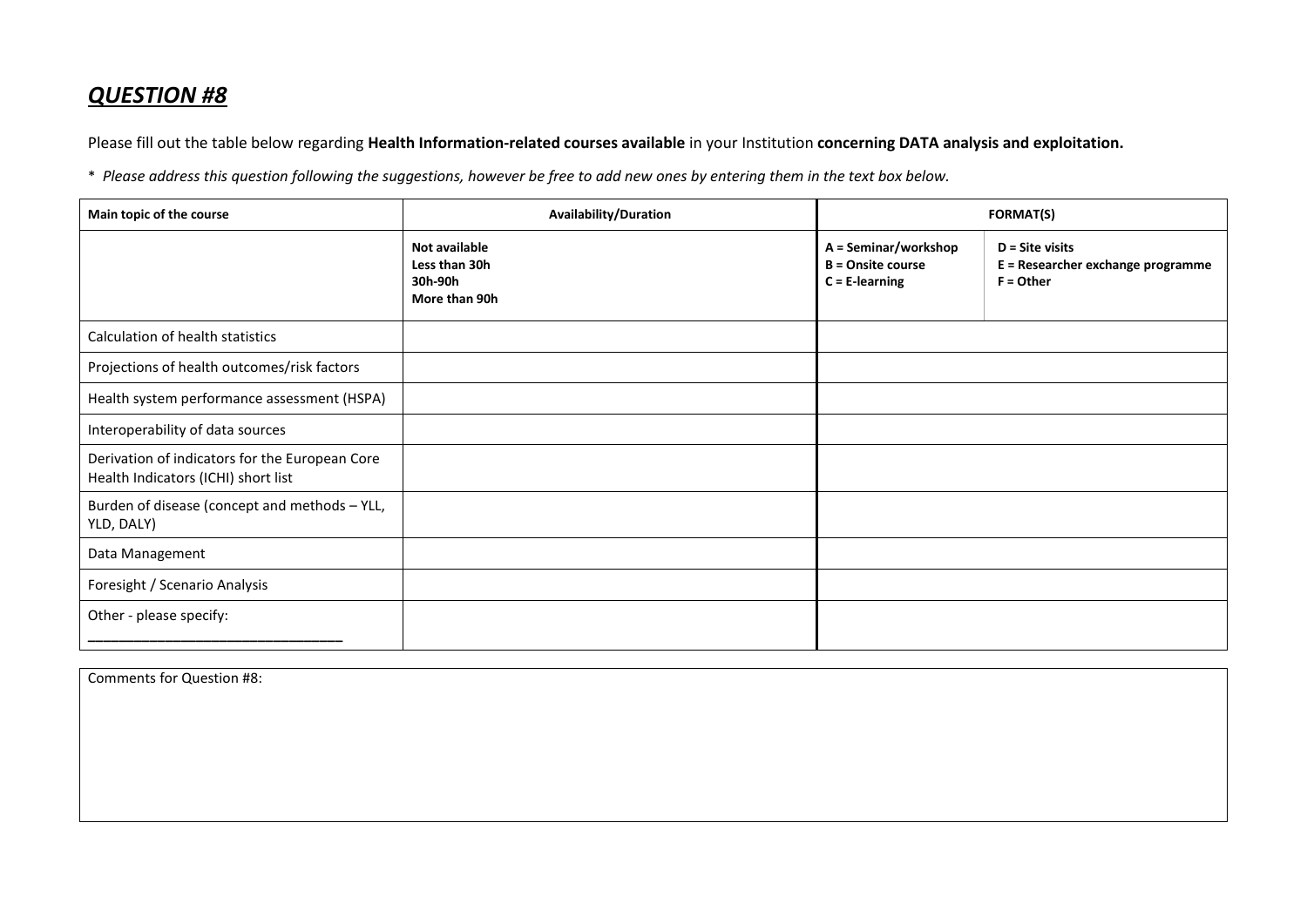Please fill out the table below regarding **Health Information-related courses** available in your institution **concerning translation from data to policy.**

\* *Please address this question following the suggestions, however be free to add new ones by entering them in the text box below.*

| Main topic of the course           | Availability/Duration                                      | <b>FORMAT(S)</b>                                                      |                                                                       |  |
|------------------------------------|------------------------------------------------------------|-----------------------------------------------------------------------|-----------------------------------------------------------------------|--|
|                                    | Not available<br>Less than 30h<br>30h-90h<br>More than 90h | A = Seminar/workshop<br><b>B</b> = Onsite course<br>$C = E$ -learning | $D =$ Site visits<br>E = Researcher exchange programme<br>$F =$ Other |  |
| <b>Health Regulation</b>           |                                                            |                                                                       |                                                                       |  |
| DATA presentation                  |                                                            |                                                                       |                                                                       |  |
| Communication strategies and tools |                                                            |                                                                       |                                                                       |  |
| Policy translation                 |                                                            |                                                                       |                                                                       |  |
| Other - please specify:            |                                                            |                                                                       |                                                                       |  |

Comments for Question #9: